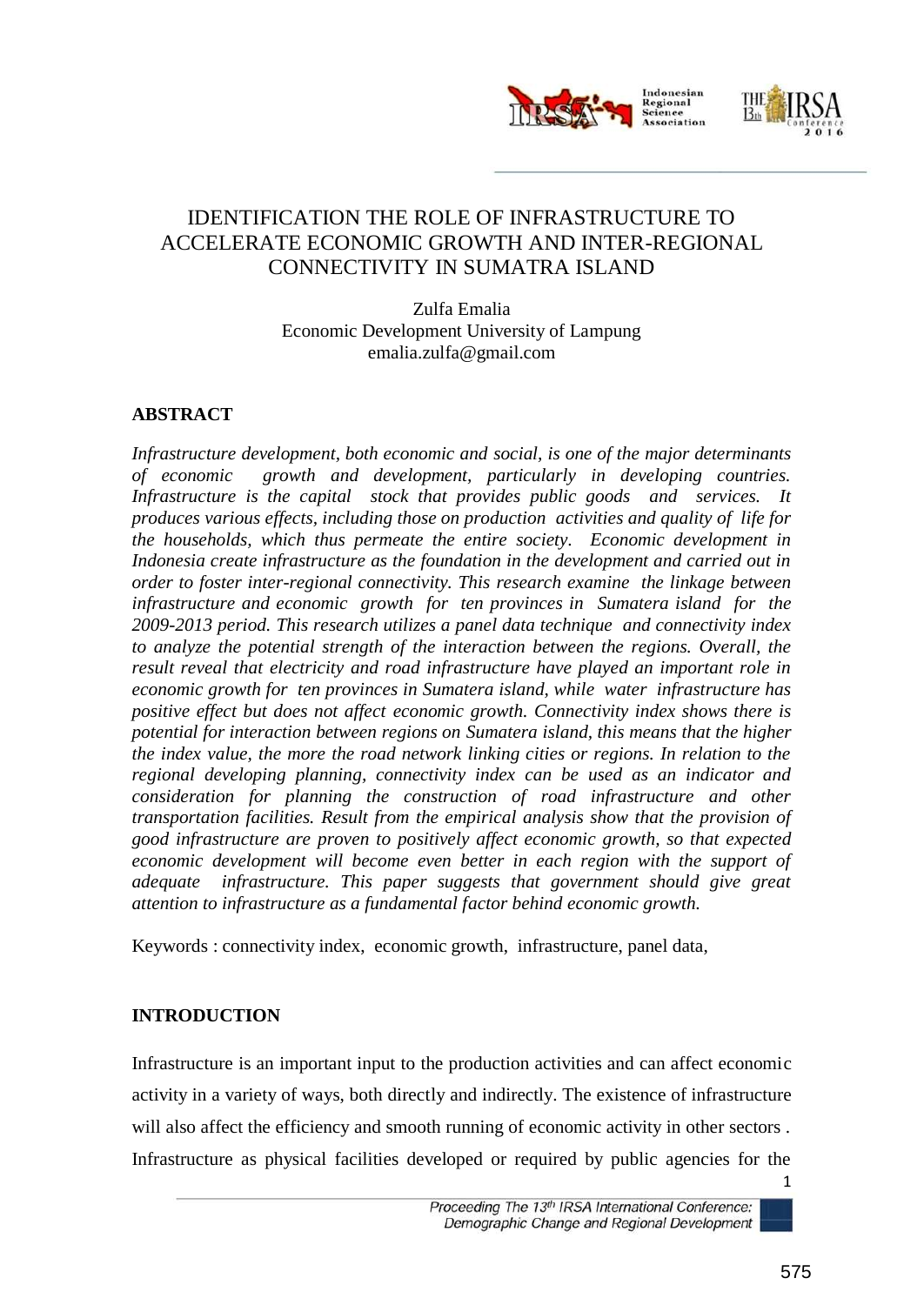

functions of government in the provision of water, electricity, sewage, transportation, and other services to facilitate the objectives of economic and social ( Pranessy, 2009) . Infrastructure is a drive wheel of economic growth, infrastructure that hampered would make economic growth stunted. Kuznets (2009), states that the development of infrastructure in the public service obligation, which is something that should be the obligation of the government because the infrastructure is the most primary of public infrastructure in support of economic activities of a country. The availability of infrastructure also determines the level of efficiency and effectiveness of economic activity and is a prerequisite for the wheels of the economy can run well. Various opinions on the effect of infrastructure on economic growth based on research respectively. The first opinion says that the impact of infrastructure on economic growth is positive (Ratner, (1983), Aschauer (1989), Lynde (1992), Lau and Smith (1997), and Sanchez-Robles (1998)). The second opinion which says that the effect of infrastructure on economic growth is not significant or even negative (TOM (1991) and Holtz-Eakin (1994)).

Infrastructure development is basically divided into two, economic infrastructure and social infrastructur . Economic infrastructure that is both physical infrastructure that is used in the production process as well as those used by the public, which includes all public utilities like electricity, telecommunication, irrigation, transportation, clean water, and sanitary and waste disposal. Social infrastructure such as education and health . Infrastructure is very important in the economy as a driver of productivity increase output and mobility to carry out economic activities. Based on the view that economic growth and distribution of growth associated with the infrastructure , developing the idea that Indonesia is lagging in the provision of infrastructure so that economic growth did not achieve the desired goals ( Silalahi, 2014).

| Year | <b>Electricity Sold</b><br>(thousand<br><b>MWh</b> ) | Length of road<br>By Level of Authority (km) | <b>Clean Water</b><br>(million m3) |
|------|------------------------------------------------------|----------------------------------------------|------------------------------------|
| 2009 | 134.581,99                                           | 476.373                                      | 2.313                              |
| 2010 | 147.300,49                                           | 487.314                                      | 2.439                              |

Table 1. Conditions Infrastructure in Indonesia Year 2009-2011

Proceeding The 13th IRSA International Conference: Demographic Change and Regional Development  $\overline{2}$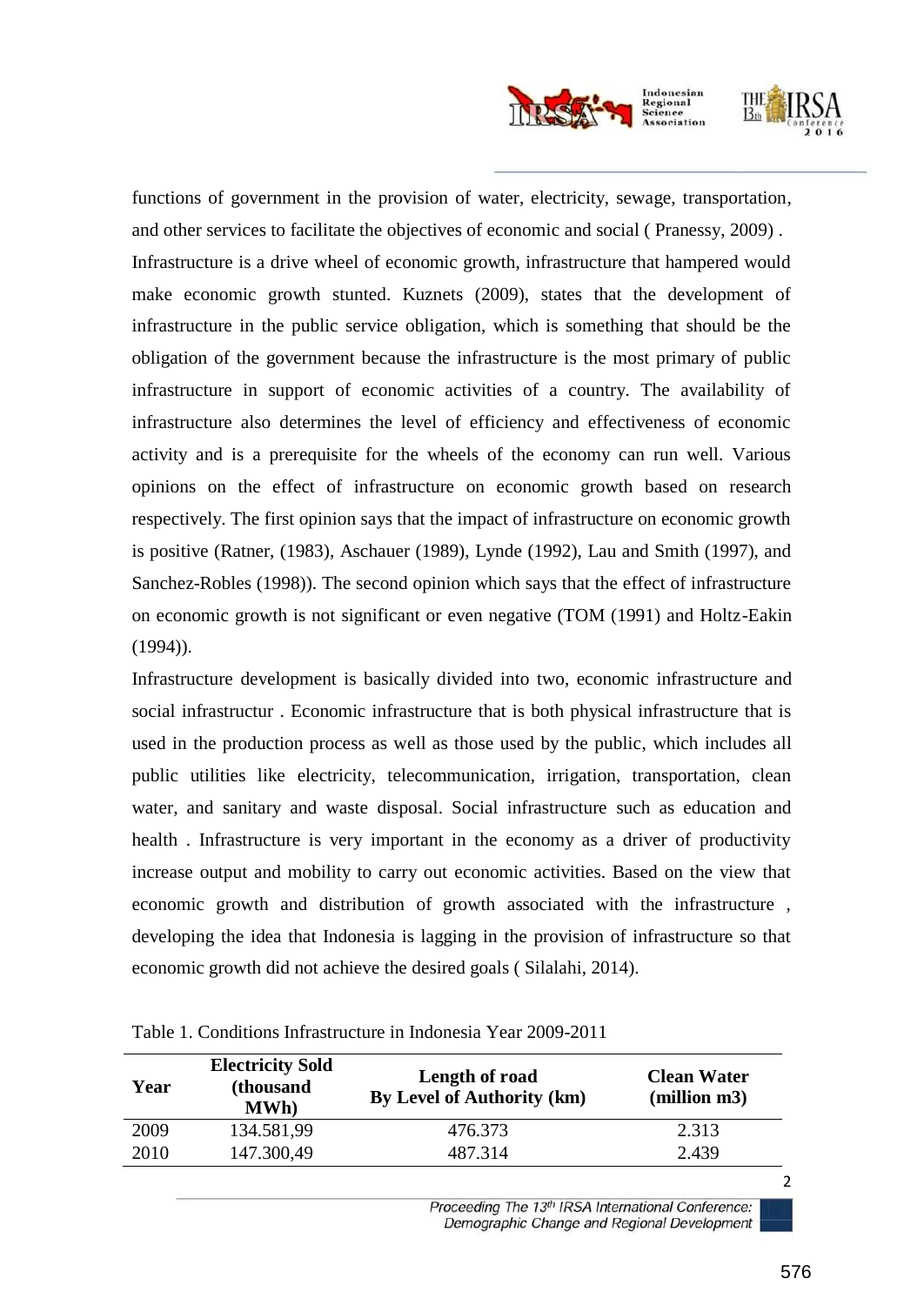

| $\gamma$ 011 | 157.992.67                                                                                                                                                                                                                                                             | .607     | 4QC |
|--------------|------------------------------------------------------------------------------------------------------------------------------------------------------------------------------------------------------------------------------------------------------------------------|----------|-----|
| 2011         | 101.772,01                                                                                                                                                                                                                                                             | $\Delta$ |     |
| $\sim$       | $\bigcap$<br>$C_{1}$ $T_{1}$ $T_{1}$ $T_{2}$ $T_{3}$ $T_{4}$ $T_{5}$ $T_{6}$ $T_{7}$ $T_{8}$ $T_{9}$ $T_{10}$ $T_{11}$ $T_{12}$ $T_{13}$ $T_{14}$ $T_{15}$ $T_{16}$ $T_{17}$ $T_{18}$ $T_{19}$ $T_{10}$ $T_{11}$ $T_{12}$ $T_{13}$ $T_{14}$ $T_{15}$ $T_{16}$ $T_{17}$ |          |     |

Source: Statistik Indonesia, 2012

Table 1 represents the condition of infrastructure Indonesia Year period 2009-2011 consisting of electricity sold, the length of provincial roads, and water services provided. Less than optimal infrastructure in Indonesia, also experienced in the provinces of Sumatera. With the potential of natural resources owned Sumatera island such as geothermal, oil, gas, coal, and others it is expected that the infrastructure can be developed rapidly. In addition, a large area of Sumatera island and with a population that is reasonably expected infrastructure development will go well . Support the availability of adequate infrastructure expected economic development in Sumatera will increase, and will be able to make a major contribution to the GDP in Indonesia .

In addition to physical capital , labor factor is the key factor in increasing the GDP . Labor as an input that is running all the factors of production . With the increase in the workforce is expected to increase the GDP and positive effect on economic growth in a region. According to Todaro (2006 ) population growth and labor force growth is traditionally regarded as one of the positive factors that spur economic growth. Each production activities that will be implemented will certainly require manpower. Labor factors of production are the factors of production are important and need to be factored in the production process ( J. Simanjuntak, 1995).

One factor that supports the strength and intensity of the interaction between the regions is the condition of transportation infrastructure that connects a region with other regions in the vicinity. The number and quality of road infrastructure , good roads, air, or sea , will accelerate the rate and distribution of the movement of people, goods , and services between regions . The level of complexity of the network linking the different areas is one indication of the current strength of the interaction .

To analyze the potential strength of the interaction between the regions in terms of the structure of the road network as transport infrastructure , K.J. Kansky develop Graph Theory by comparing the number of cities or areas that have a lot of these roads as a means of connecting those cities . According Kansky , the strength of the interaction is determined by the Connectivity Index . The higher the index value , the more the road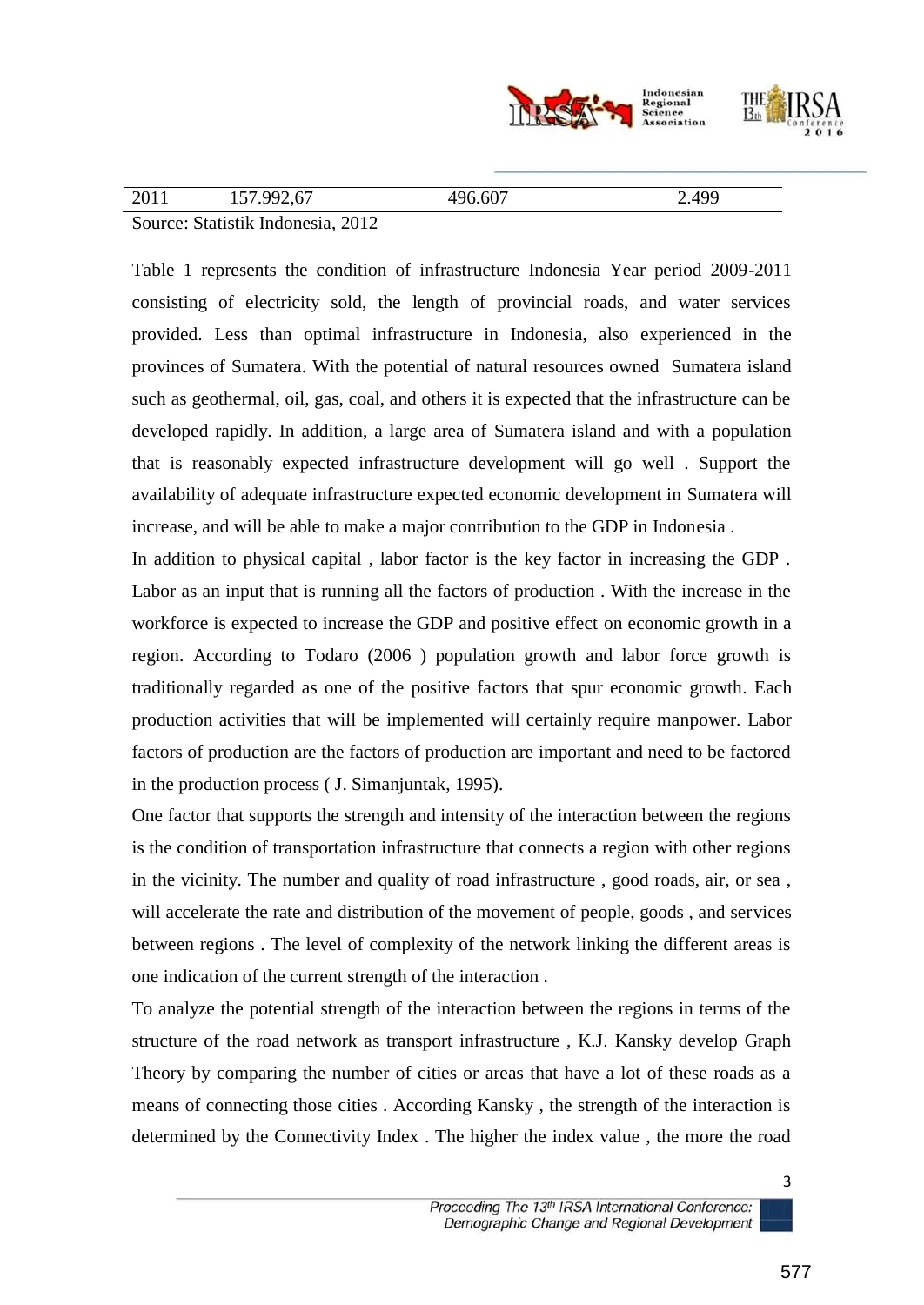

network linking cities or regions being studied . This is certainly affect the potential movement of people , goods , and services for the road infrastructure is very smooth mobility rates among regions.

In relation to regional development planning , analysis connectivity index can be used as an indicator and considerations for planning the construction of roads and other transportation facilities . With connectivity index analysis can increase the relationship of a region with other regions , and facilitate the flow of movement of people , goods , and services that can ultimately improve the welfare of the community .

The objectives of this study are to analyze the effect of electrical infrastructure, road infrastructure, water infrastucture and labor to the GDP provinces in Sumatera Island and its contribution. Another goal of this study is to analyze the potential strength of the interaction between the regions using connectivity index.

### **DATA AND ESTIMATION METHOD**

The data used is secondary data and the scope of the data is data period ( time series ) of the year 2009-2013 and the latitude series data ( cross section) of ten provinces in Sumatera Island. The data used come from , the Central sources both journals, papers, internet and other scientific papers related to the study.

Mathematical function of this study as follows :

 $Y = f(LTK, JLN, AIR, TK)$ 

The model in this research is modified from the research model Maqin (2011) :  $\ln Y_{i,t} = \beta_0 + \beta_1 \ln LTK_{i,t} + \beta_2 \ln JLN_{i,t} + \beta_3 \ln AIR_{i,t} + \beta_4 \ln TK_{i,t} + \varepsilon_{i,t}$ 

Information :

| Y                   | $=$ PDRB province i on year t |
|---------------------|-------------------------------|
| $\beta_0$           | $=$ Constanta                 |
| $\beta_1 - \beta_4$ | $=$ Coefficient of regression |
| <b>LTK</b>          | $=$ Electricity infrastucture |
| <b>JLN</b>          | $=$ Road infrastructure       |
| AIR.                | $=$ Water infrastructure      |
|                     |                               |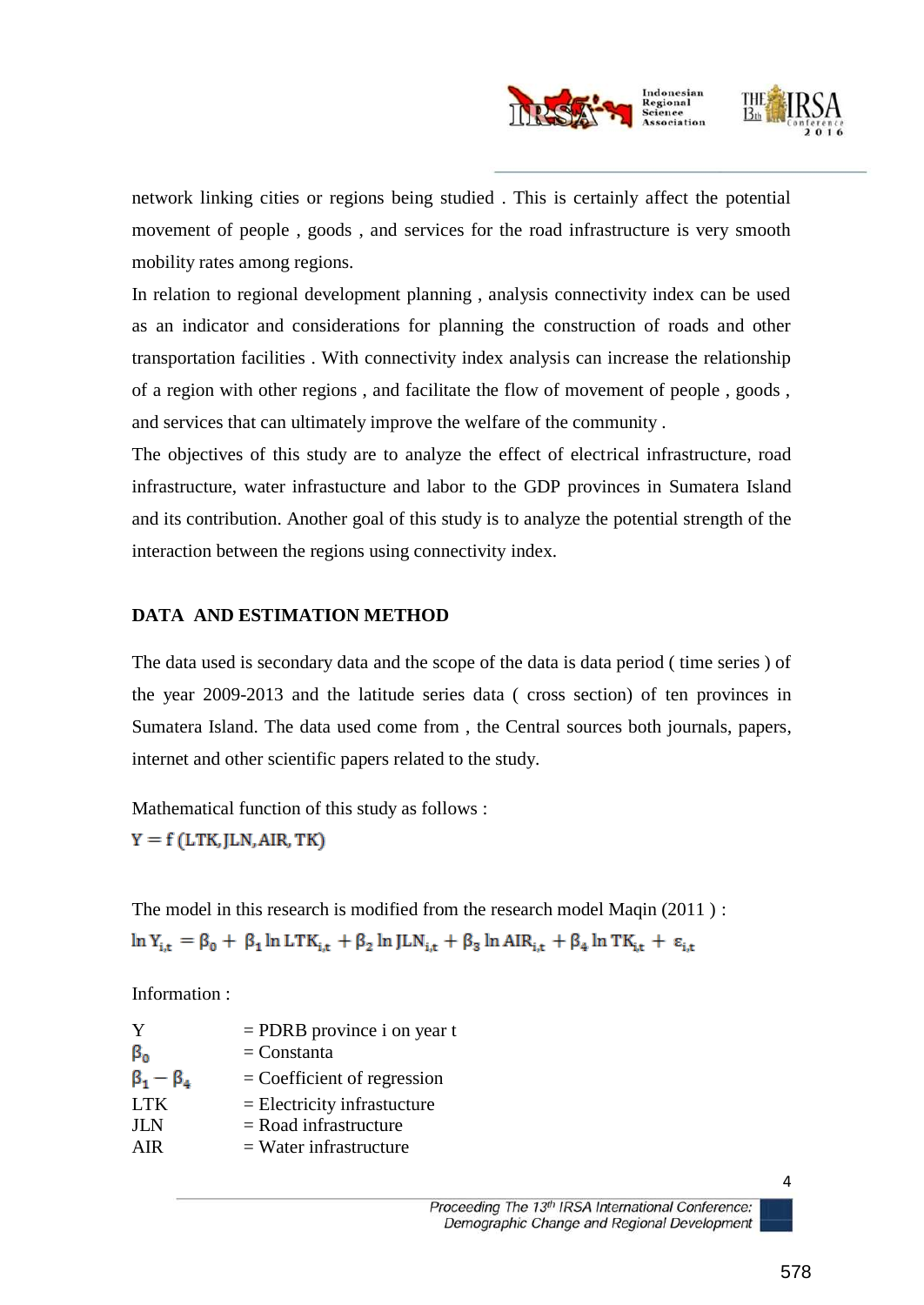

| TK             | $=$ Labor                                  |
|----------------|--------------------------------------------|
| <sup>1</sup> n | $=$ Natural logarithm                      |
| ε.             | $= Error term$                             |
| i, t           | $=$ i for each province and t for the year |

This study uses panel data , panel data is a data set that contains the sample data of individual (province ) at a specific time period. Data panel is a combination of time series data ( time series ) and data -sectional slice ( cross section) . In the method the data panel there are three methods were used that common effect , fixed effect and random effect . To find out which model is the best in the study to test the suitability of the model . Chow test is done to see whether common effect or fixed effect better . Test Chow is done by looking at the probability ( p - value) , if the probability is smaller than the significance level ( alpha ) , the fixed effect model is more precise , and vice versa if the probability value ( p - value) is greater than the significance level ( alpha ) , the model the right is a common effect . Chow test is done by using software tools program Eviews 9

|                               | Chi-Sq.          |                |        |  |
|-------------------------------|------------------|----------------|--------|--|
| <b>Test Summary</b>           | <b>Statistic</b> | $Chi-Sq. d.f.$ | Prob.  |  |
| Cross-section random          | 14,100324        |                | 0,0070 |  |
| Source : data processed, 2016 |                  |                |        |  |

Based on Hausman test shown, the p -value obtained Hausman between the fixed effect model and random effect at the 5% significance level is at 0.0070 . Because p-value less than the 5% significance level ( 0.05 ) so that it can be concluded that the fixed effect is more appropriate to analyze the research model .

Here is the conclusion of the election results from testing the model in the study :

|           | Prob.  | <b>Conclusion</b> |            |
|-----------|--------|-------------------|------------|
| Chow test | 0,0000 | Reject Ho         | FEM better |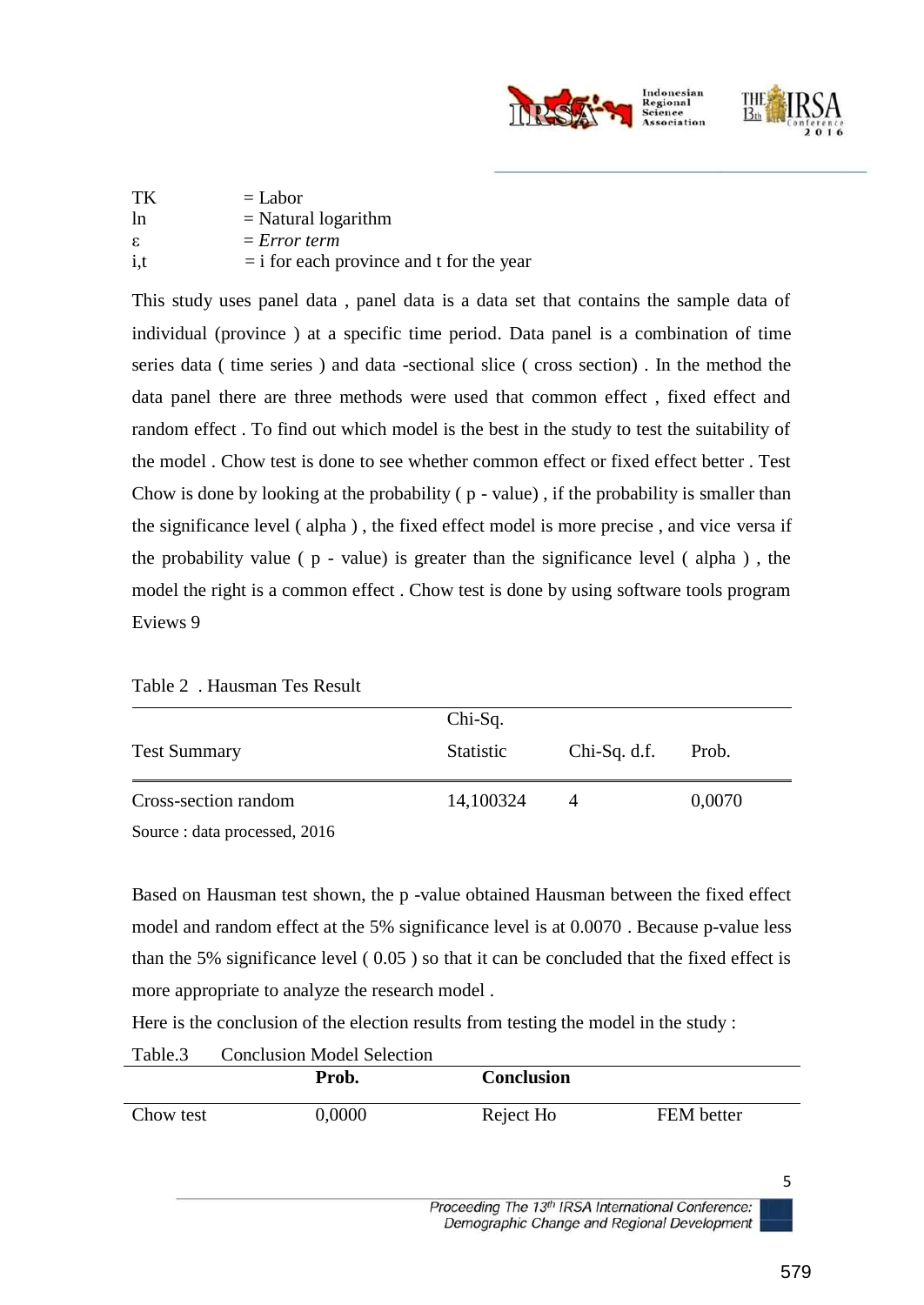

| Hausman test | 0,0070 | Reject Ho | FEM better |
|--------------|--------|-----------|------------|
|              |        |           |            |

Source : data processed, 2016

From the estimation , panel data regression equation as follows :

# $\ln Y_{i,t}$  = 4,296999 + 0,291961  $\ln$  LTK<sub>it</sub> + 0,611093  $\ln$  JLN<sub>it</sub> + 0,009319 ln AIR<sub>i,t</sub> + 0,097887 ln TK<sub>i,t</sub>

The estimation results in this study indicate coefficients for each independent variable and the effect on the dependent variable. Constant value (C) of 4,296999. This shows that the influence of the independent variables, the value changes in the GDP will occur in the amount of 4,296999%. Assuming other variables are constant, then any increase in value of the electric variable (LTK) of 1%, it will cause an increase in the value of GDP amounted to 0,291961%. If there is a change in the value of the variable path length (JLN) of 1%, it will cause a change in the value of GDP amounted to 0,611093%. The capital increase, in this case is the infrastructure will affect the increased productivity of the workers, because the number of access to utilize existing infrastructure. Infrastructure that can be accessed easily prove to be easier for workers to carry out economic activity, thereby increasing the productivity of workers will increase in aggregate output (GDP) in the economy.

#### **EMPERICAL RESULT**

Based on the results of the regression calculation, the regression of electricity infrastructure coefficient is 0,291961 with a confidence level of 99%. This means that any increase in electricity sold amounted to 1%, it will increase the GDP province in Sumatera Island of 0,291% ceteris paribus. This is consistent with the hypothesis that electricity infrastructure studies positive effect on the GDP in the province of Sumatera Island. The results are consistent with research conducted by Vibiz Regional Research (2008) which states that a variable electrical infrastructure represented by the electricity produced to give positive and significant impact on economic growth in Eastern Indonesia. Good electrical infrastructure will streamline the production process.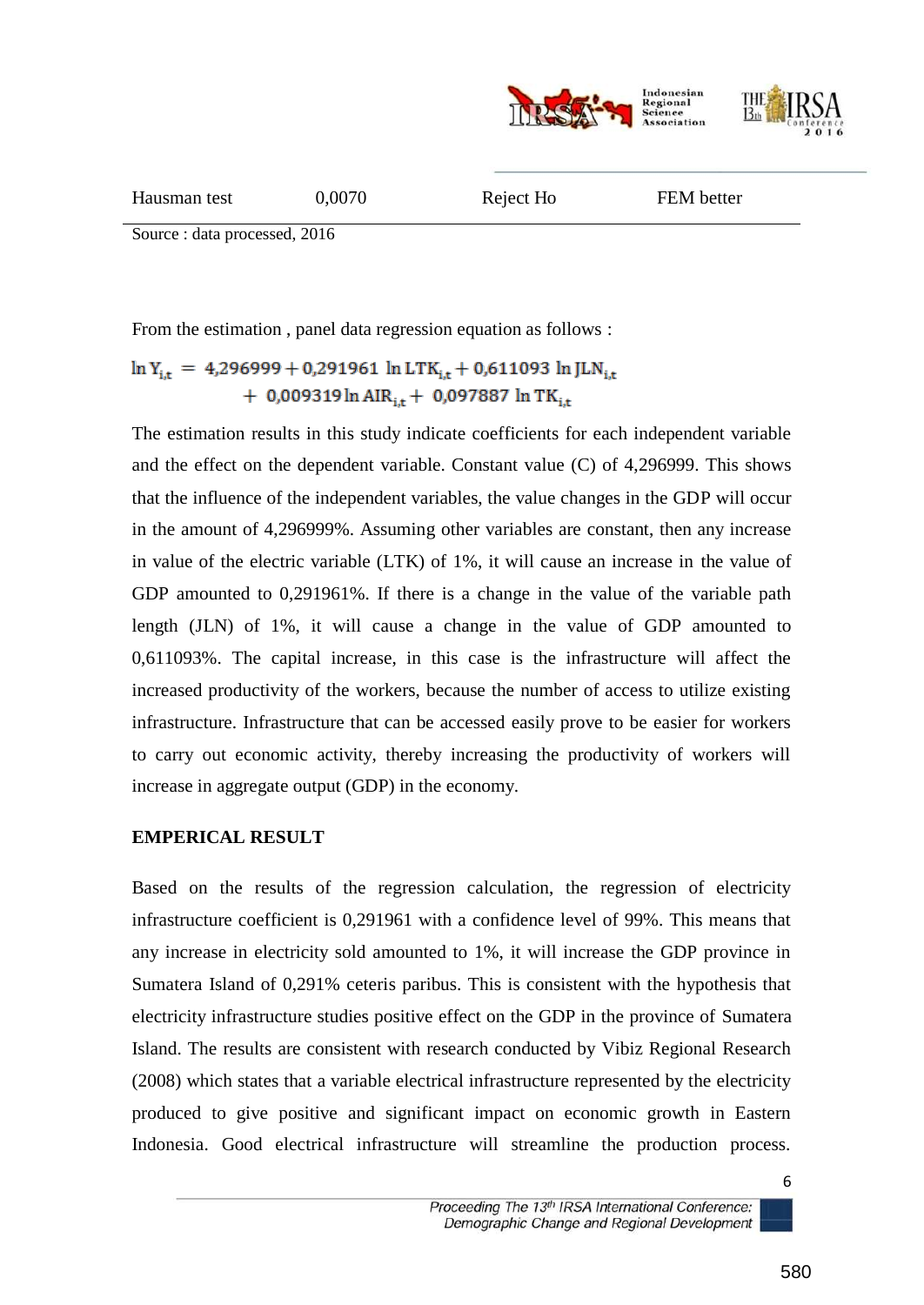

Electricity is needed not only as the primary needs that must be met, but as a major factor in economic activity, especially industrial. It is understandable that the economic conditions in the provinces in Sumatera Island are on the rise and thus require adequate electricity to support the production process.

The regression coefficient of road infrastructure amounted to 0,611093 with 99% confidence level . This means that any increase in road length by 1 % will increase the GDP province in Sumatera Island of 0.611 % ceteris paribus . This is consistent with the research hypothesis that the road infrastructure is a positive influence on the GDP in the province of Sumatera Island. The results are consistent with research conducted Prasad et al (2009 ) which states that the length of the road in Indonesian territory has a positive and significant impact on economic growth in the region of Indonesia. The road has an important role for the factors of production to the distribution of goods and services between regions .

Regression coefficient value of water infrastructure amounted to 0,009319, with t-count equal to 0,755354 and t-table is  $2,014$ , which means t  $\lt t$  - table shows that the null hypothesis is accepted . This means that the water infrastructure is not a statistically significant effect on the GDP in the province of Sumatera Island. Regression coefficient value of labor is equal to 0,097887 , with a t-count equal to 0,999983 and t-table is 2,014, which means  $t \leq t$ -table shows that the null hypothesis is accepted. This means that the workforce has no effect statistically to PDRB province in Sumatera Island .

| Sumatera                    |                    |                          |
|-----------------------------|--------------------|--------------------------|
|                             | <b>Coefficient</b> |                          |
| $\mathcal{C}$               | 4,296999           |                          |
| LN LTK                      | 0,291961           |                          |
| LN JLN                      | 0,611093           |                          |
| LN AIR                      | 0,009319           |                          |
| LN TK                       | 0,097887           |                          |
| <b>Fixed Effect (Cross)</b> | <b>Coefficient</b> | <b>Individual Effect</b> |
| Aceh                        | $-0.267002$        | 4,029997                 |
| Sumatera Utara              | 0.116303           | 4,413302                 |
| Sumatera Barat              | $-0.192807$        | 4,104192                 |
| Riau                        | 0.604664           | 4,901663                 |
| Jambi                       | $-0.303238$        | 3,993761                 |

#### Table 4. Fixed Effect Coefficient Values In Each Province in Island

Proceeding The 13th IRSA International Conference: Demographic Change and Regional Development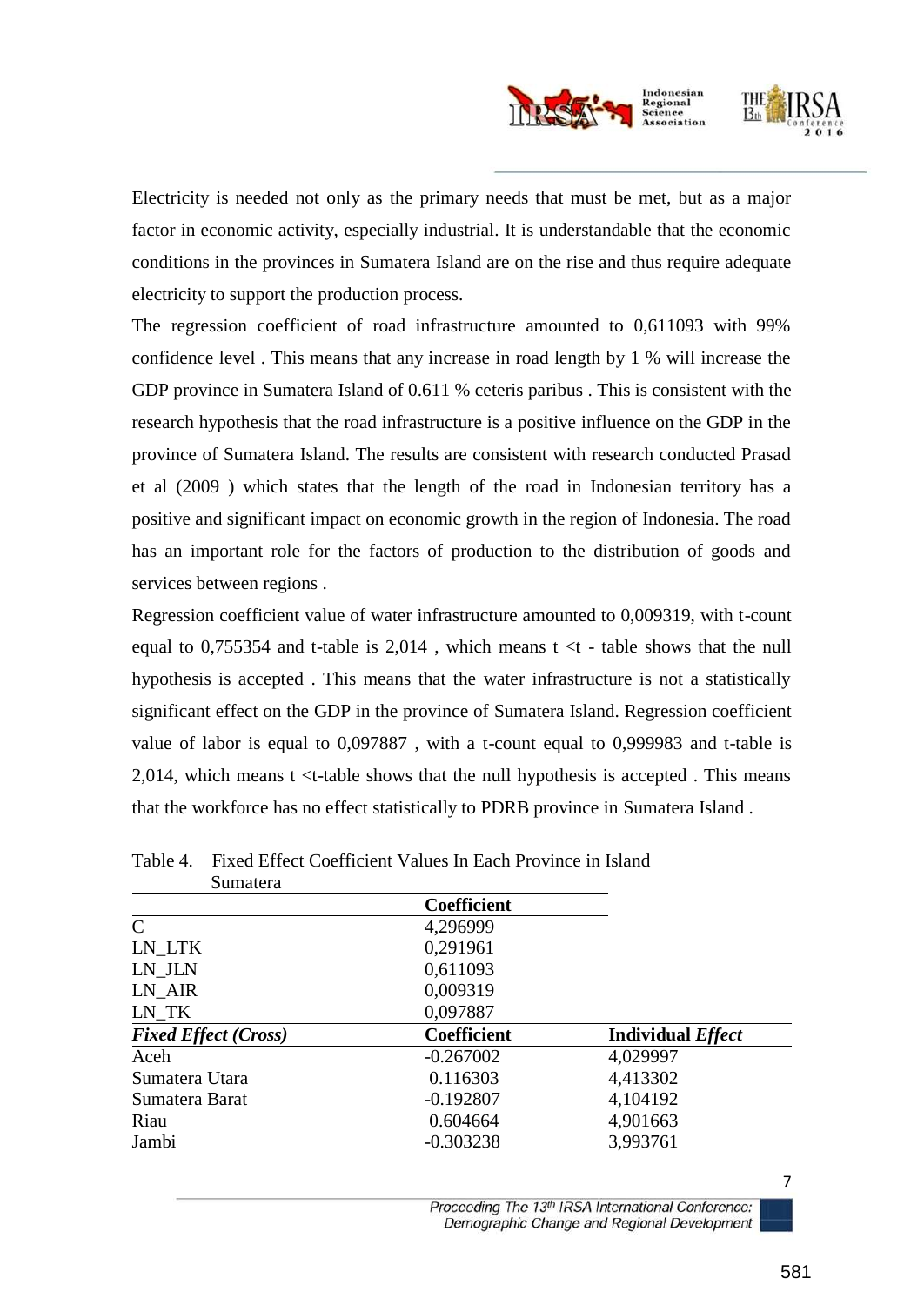

| Sumatera Selatan | 0.211968    | 4,508967 |  |
|------------------|-------------|----------|--|
| Bengkulu         | $-0.646336$ | 3,650663 |  |
| Lampung          | $-0.239354$ | 4,057645 |  |
| Kep. Babel       | $-0.102004$ | 4,194995 |  |
| Kep. Riau        | 0.817806    | 5,114805 |  |

Source : data processed, 2016

Based on the estimation results can be seen that the value of the coefficient intercept the GDP of each region in Sumatera island has a different value . The big difference in the coefficient of the intercept is possible because the area studied had different characteristics from each other . This intercept coefficient values indicate differences in the behavior of each region . Areas that have a positive intercept coefficient indicates that the area has the value of GDP higher than in other regions . Areas that have had a negative coefficient intercept of GDP is lower compared to other regions. Bengkulu Province has the lowest coefficient compared to other provinces at -0.646336 . Riau Province has a coefficient of .604664 , and the province of Riau Islands has a coefficient of 0.817806 . Difference coefficient is negative and positive indicating that the GDP relatively low compared to other provinces Province . Factors affecting that province GRDP relatively low compared to other provinces is still limited infrastructure in each province , and the differences in economic structure in each province in Sumatera Island .`

| No. | Province                | Index Connectivity $(b=e/v)$ |          |          |          |         |
|-----|-------------------------|------------------------------|----------|----------|----------|---------|
|     |                         | 2009                         | 2010     | 2011     | 2012     | 2013    |
| 1   | Nangroe Aceh Darussalam | 3974.60                      | 4218.00  | 4491.40  | 4531.20  | 4540.80 |
| 2   | Sumatera Utara          | 3411.25                      | 4317.50  | 4506.13  | 4587.13  | 4596.75 |
| 3   | Sumatera Barat          | 2095.85                      | 2966.14  | 3147.71  | 3226.71  | 3238.43 |
| 4   | Riau                    | 11579.50                     | 11753.00 | 11857.00 | 12271.00 |         |
| 5   | Kepulauan Riau          | 661.28                       | 2200.00  | 2257.00  | 2390.00  | 2390.50 |
| 6   | Jambi                   | 5186.00                      | 5861.00  | 6218.00  | 6218.00  | 0.00    |
|     | Bengkulu                | 5997.00                      | 7500.00  | 7766.00  | 8341.00  | 8438.00 |
| 8   | Sumatera Selatan        | 4101.75                      | 4153.75  | 4090.50  | 4107.00  | 4230.75 |
| 9   | Bangka Belitung         | 528.76                       | 673.86   | 702.29   | 701.86   | 701.86  |
| 10  | Lampung                 | 6578.00                      | 9260.00  | 9565.50  | 9719.50  | 9719.50 |

Table 5. Connectivity Index Provinces in Sumatera Island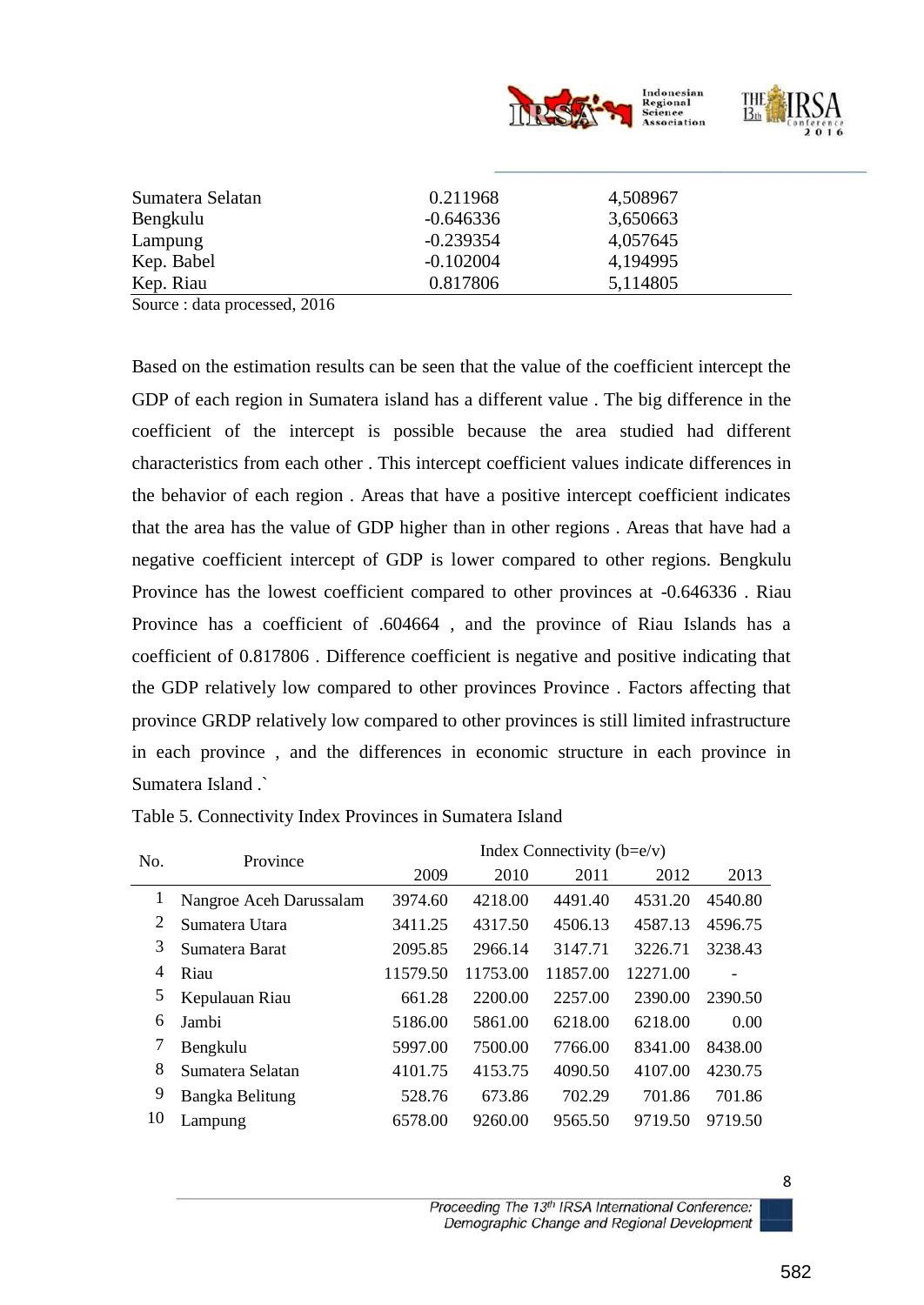

#### Source : departemen perhubungan; direktorat jendral perhubungan darat, data Processed 2016

Connectivity index theory has meaning areas that are connected by complex road network means it has a high spatial interaction patterns. From the Table 5 it can be seen the potential strength of the interaction between cities in the region of Sumatera island where Riau Province has highest connectivity index among the other provinces in relation to regional development planning, analysis connectivity index can be used as an indicator and consideration to plan the development of roads and other transportation facilities. With connectivity index analysis can increase the relationship of a region with other regions, and facilitate the flow of movement of people, goods, and services that can ultimately improve the welfare of the community .

### **CONCLUSION**

Infrastructure electricity, road infrastructure, water infrastucture and labor have positive impact to the GDP province in Sumatera Island although water infrastucture and labor statistically no effect on the GDP in the province of Sumatera Island. Connectivity index shows there is potential for interaction between regions on Sumatera island, this means that the higher the index value, the more the road network linking cities or regions.

#### **REFERENCES**

- Arsyad, Lincoln. (1999). *Ekonomi Pembangunan Edisi Pertama*. Bagian Penerbitan Sekolah Tinggi Ilmu Ekonomi YKPN. Yogyakarta.
- Atahrim, Avanda Fahri. (2013). *Analisis Pengaruh Tenaga Kerja dan Pengeluaran Pemerintah Terhadap Pertumbuhan Ekonomi Sektor Industri Kabupaten/Kota di Provinsi Jawa Tengah*. Skripsi. FEB UIN Syarif Hidayatullah. Jakarta.
- Badan Pusat Statistik. Publikasi. *Ketenagakerjaan Indonesia*. 2009-2013. Bandar Lampung.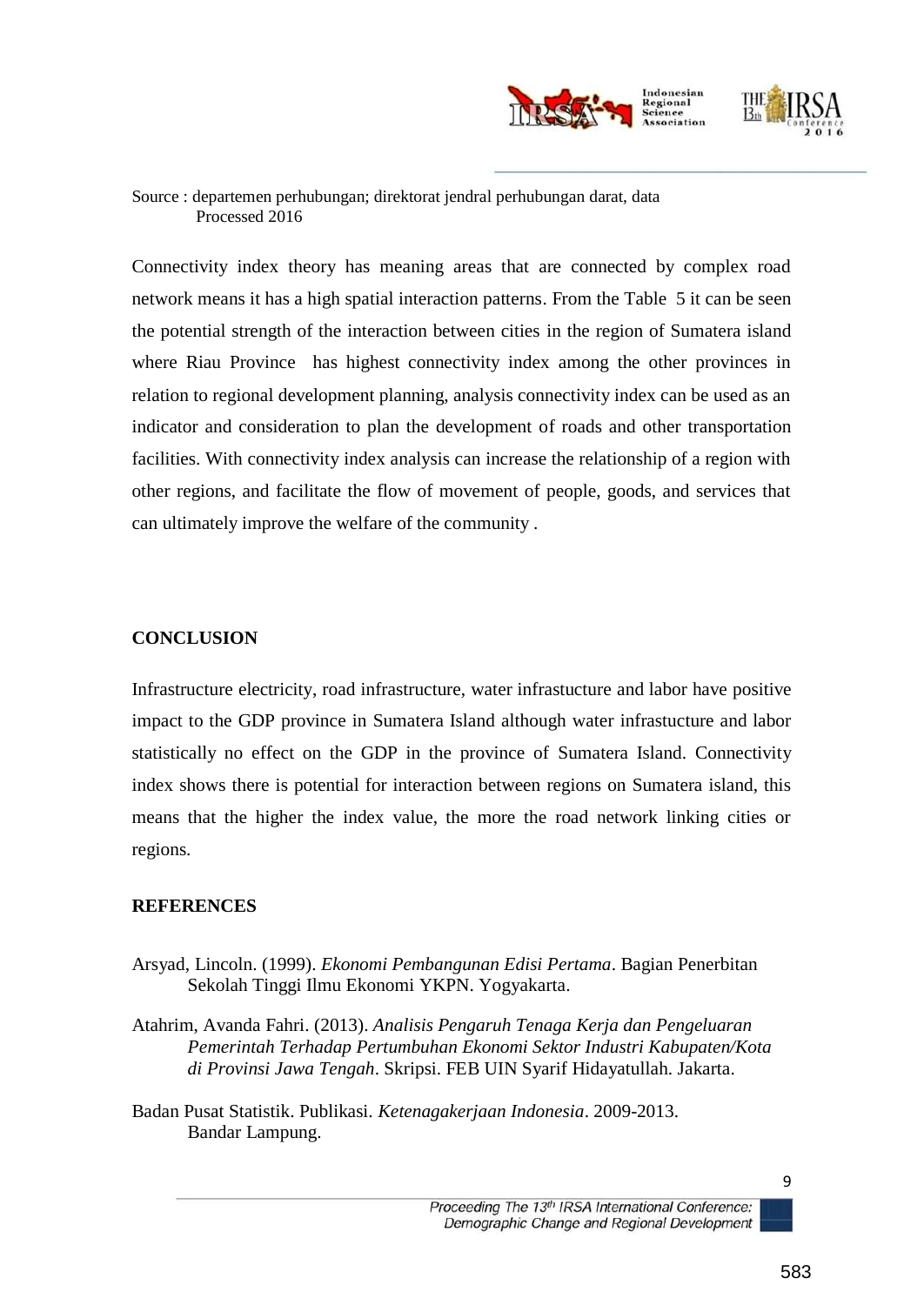

\_\_\_\_\_\_\_\_\_\_\_\_\_. Publikasi. *PDRB Provinsi-Provinsi di Indonesia*. 2009-2013. Bandar Lampung.

\_\_\_\_\_\_\_\_\_\_\_\_\_. Publikasi. *Statistik Air Bersih*. 2009-2013. Bandar Lampung.

\_\_\_\_\_\_\_\_\_\_\_\_\_. Publikasi. *Statistik Infrastruktur Indonesia*. 2013. Bandar Lampung.

\_\_\_\_\_\_\_\_\_\_\_\_\_. Publikasi. *Statistik Listrik Indonesia*. 2009-2013. Bandar Lampung.

\_\_\_\_\_\_\_\_\_\_\_\_\_. Publikasi. *Statistik Transportasi Indonesia*. 2009-2013. Bandar Lampung.

- Bappenas. (2013). *Evaluasi Paruh Waktu Rencana Pembangunan Jangka Menengah Nasional 2010-2014.* Jakarta.
- Barro, R.J. (1990). *Government Spending in a Simple Model of Endogenous Growth*. Journal of Political Economy.
- Canning, D & P. Pedroni. (1999) *Infrastructure and Long Run Economic Growth*. The World Bank, Discussion Paper No. 57
- Gasperz, Vincent. (2004). *Ekonomi Manajerial: Pendukung Keputusan Bisnis*. Gramedia. Jakarta
- Greene, W.H. (2000). *Econometrics Analysis*. New Jersey : Prentice Hall Inc.
- Grigg, N. (1998). *Infrastructure Engineering and Management*. John Wiley & Sons.
- Gujarati, Damodar. (2003). *Ekonometrika Dasar* (Terjemahan Sumarno Zain). Jakarta.
- Hapsari, Tunjung. (2011). *Pengaruh Infrastruktur Terhadap Pertumbuhan Ekonomi di Indonesia*. Jakarta : Fakultas Ekonomi dan Bisnis UIN Syarif Hidayatullah.
- Henner, H.F. 2000. *Infrastructure et Development un bilan*. Mondes en Development.
- Kuncoro, M. (2010). *Otonomi dan Pembangunan Daerah, Reformasi, Perencanaan Strategi, dan Peluang*. Erlangga. Jakarta.
- Kuznet, Simon. (1955). *Economic Growth and Inquality The American Economic Review*. Vol 63.
- Mankiw, N. G. (2007). *Makroekonomi*. Edisi Keenam. Erlangga, Jakarta.
- Mangkoesobroto, Guritno. (1999). *Ekonomi Publik Edisi 3*. BPFE. Yogyakarta.
- Maqin, Abdul. (2011). *Pengaruh Kondisi Infrastruktur Terhadap Pertumbuhan Ekonomi di Jawa Barat*. Bandung. Trikonomika.